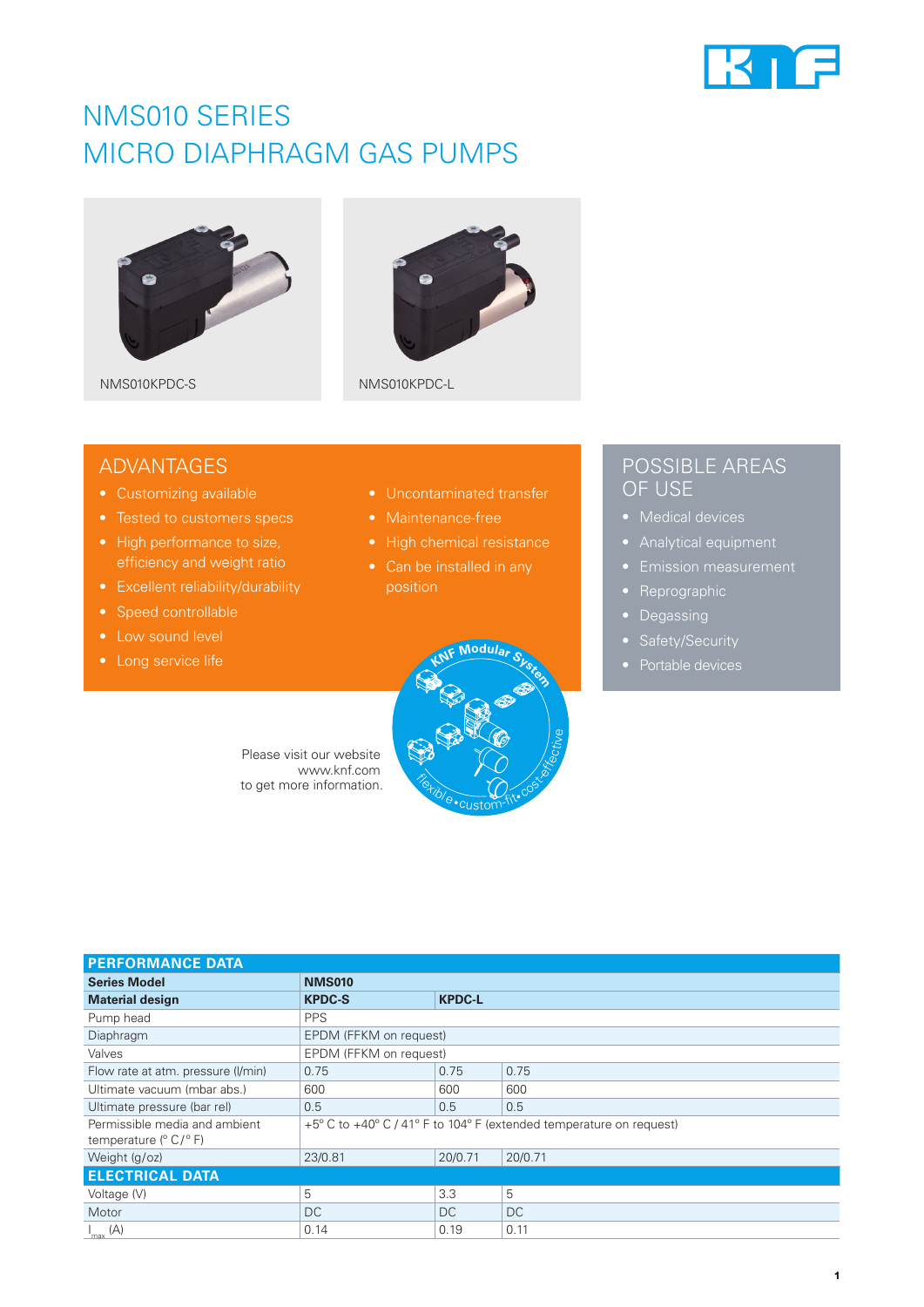# NMS010KPDC-S NMS010KPDC-L

| <b>PERFORMANCE DATA</b> |                                         |                               |                           |  |  |
|-------------------------|-----------------------------------------|-------------------------------|---------------------------|--|--|
| <b>Series model</b>     | <b>Flow rate</b><br>at atm.<br>pressure | Max.<br>operating<br>pressure | <b>Ultimate</b><br>vacuum |  |  |
|                         | (1/min)                                 | (bar rel)                     | (mbar abs.)               |  |  |
| NMS010KPDC-S 5V         | 0.75                                    | 0.5                           | 600                       |  |  |

| <b>PERFORMANCE DATA</b> |                                                    |                                            |                                          |  |  |
|-------------------------|----------------------------------------------------|--------------------------------------------|------------------------------------------|--|--|
| <b>Series model</b>     | <b>Flow rate</b><br>at atm.<br>pressure<br>(1/min) | Max.<br>operating<br>pressure<br>(bar rel) | <b>Ultimate</b><br>vacuum<br>(mbar abs.) |  |  |
| NMS010KPDC-L3.3V        | 0.75                                               | 0.5                                        | 600                                      |  |  |
| NMS010KPDC-L 5V         | 0.75                                               | 0.5                                        | 600                                      |  |  |





## **NMS010KPDC-L 3.3V FLOW CURVE**





### **NMS010KPDC-S 5V FLOW CURVE**